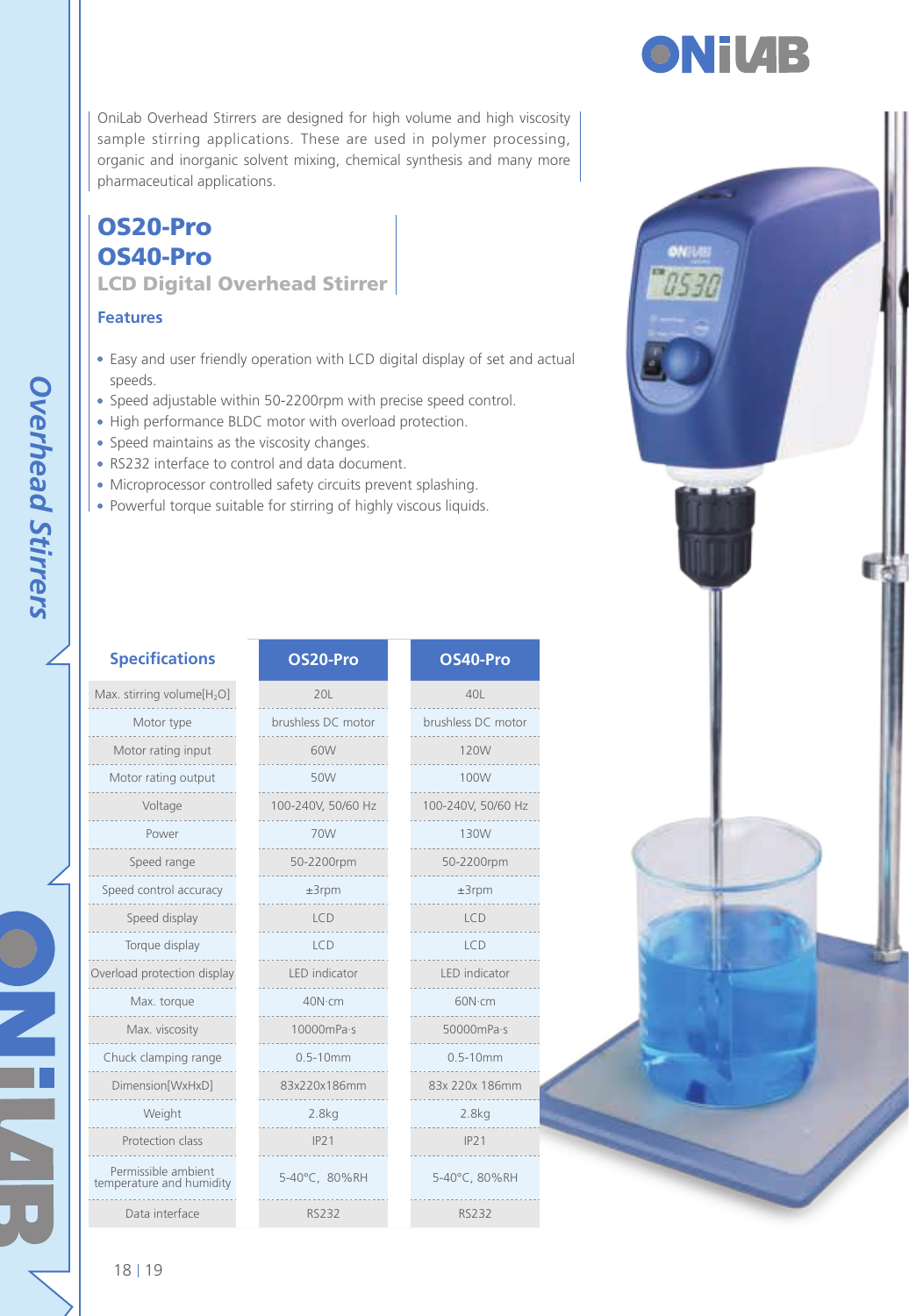

## OS20-S OS40-S

LED Digital Overhead Stirrer

### **Features**

- Easy and user friendly operation with LED digital display of actual speeds.
- Speed adjustable within 50-2200rpm with precise speed control.
- High performance BLDC motor with overload protection.
- Speed maintains as the viscosity changes.
- Protection class of IP42.
- Microprocessor controlled safety circuits prevent splashing.
- A wide range of shaft accessories for different kinds of applications.



| <b>Got</b><br>ďр | <b>MERE</b><br>ŋ |  |
|------------------|------------------|--|
|                  |                  |  |

**LEE** 

*Overhead Stirrers*

**Overhead Stirrers** 

ш

Z

| <b>Specifications</b>                  | <b>OS20-S</b>      | <b>OS40-S</b>      |
|----------------------------------------|--------------------|--------------------|
| Max. stirring volume(H <sub>2</sub> O) | 201                | 40L                |
| Motor type                             | brushless DC motor | brushless DC motor |
| Motor rating input                     | 60W                | 120W               |
| Motor rating output                    | 50W                | 100W               |
| Voltage                                | 100-240V, 50/60 Hz | 100-240V, 50/60 Hz |
| Power                                  | 70W                | 130W               |
| Speed range                            | 50-2200rpm         | 50-2200rpm         |
| Speed control accuracy                 | $±3$ rpm           | $±3$ rpm           |
| Speed display                          | LED                | LED                |
| Overload protection display            | LED indicator      | LED indicator      |
| Max. torque                            | 40N-cm             | 60N·cm             |
| Max. viscosity                         | 10000mPa-s         | 50000mPa-s         |
| Chuck clamping range                   | $0.5 - 10$ mm      | $0.5 - 10$ mm      |
| Dimension[WxHxD]                       | 83x220x186mm       | 83x.220x186mm      |
| Weight                                 | 2.8kg              | 2.8kg              |
| Protection class                       | IP21               | IP21               |

Permissible ambient temperature and humidity temperature and humidity 5-40°C 80%RH 5-40°C 80%RH